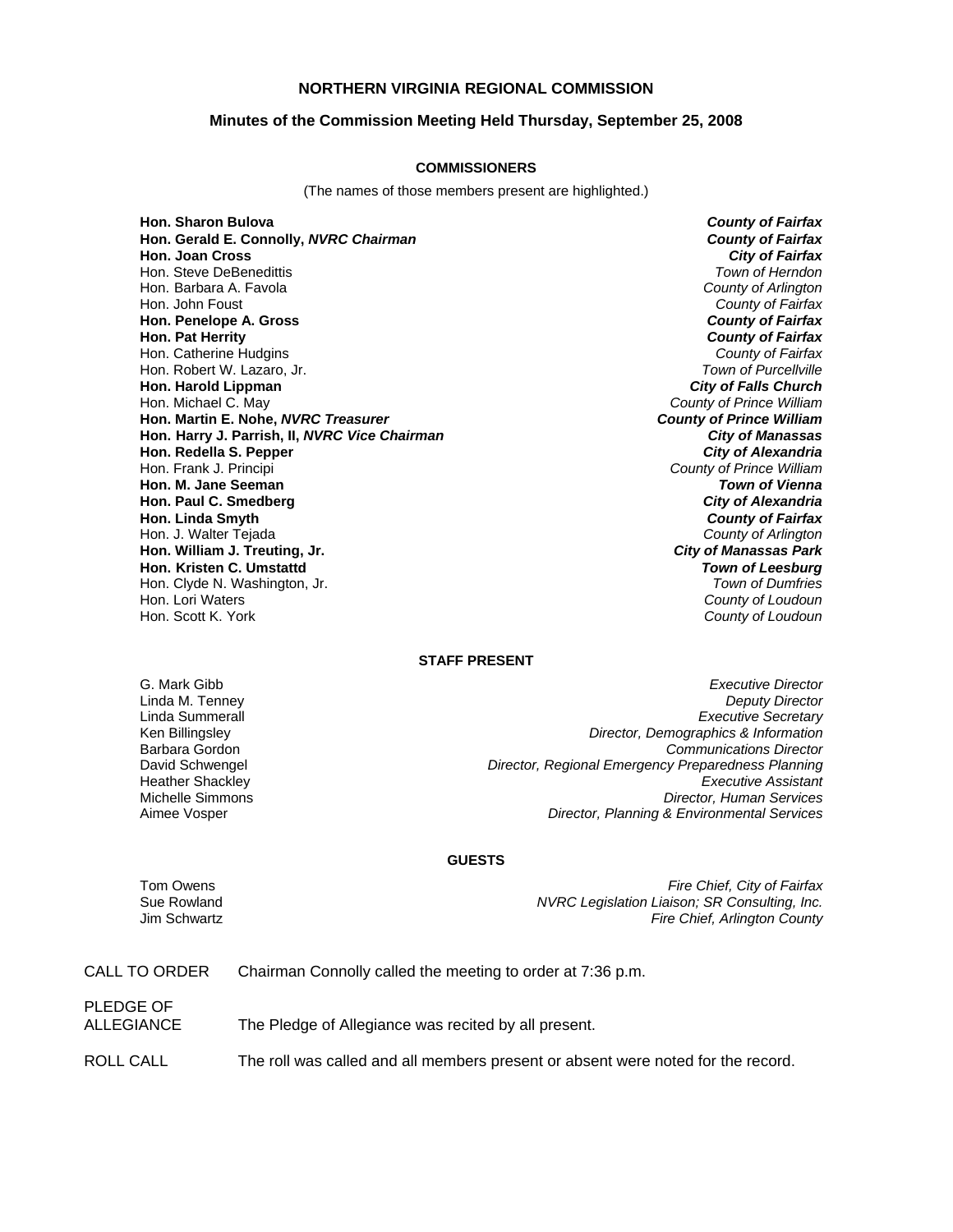Summary Minutes of the Commission September 25, 2008 Page 2 APPROVAL OF

MINUTES Commissioner Bulova moved approval of the minutes of the July 24, 2008, meeting. The motion was seconded and the minutes were approved with Commissioners Smedberg, Seeman and Herrity abstaining.

## PRESENTATION *A REGIONAL APPROACH TO FIRE & EMS*

Vice Chairman Connolly welcomed Tom Owens, Fire Chief for the City of Fairfax. Chief Owens currently chairs the Northern Virginia Fire Chiefs Committee.

*Tom Owens* Chief Owens explained that the Northern Virginia Fire Chiefs Committee covers an expanded area, including Stafford and Fauquier Counties, Fort Myer, Fort Belvoir and Quantico Marine Corps Base, and the Metropolitan Washington Airports Authority. The Fire Chiefs Committee meets regularly with the Northern Virginia Chief Administrative Officers. The works flows from the operations chiefs to a multi-jurisdictional operations board that provides oversight for the multi-jurisdictional committees (technical writing, training, communications, etc.).

> The jurisdictions' regional emergency services agreement and regional response system has evolved into a system of mutual response. This allows for greater efficiency through:

- Sharing of response resources based on closest available unit
- Overall response capacity increased through resource sharing
- Regional use of specialized response teams (hazardous materials, technical rescue, marine, etc.)

The current system provides:

- Regional command officer training
- Common dispatch protocols
- Joint development of tactical operating manuals
- Group purchasing of materials and supplies
- Development of equipment "caches" for regional deployment
- Regional deployment of tactical response teams
- Sharing of subject matter experts
- Unified approach to National Capital Region policies through MWCOG
- Regional approach to state and federal grants
- Regional response resources (air units, ambulance buses, mass casualty units)

Chief Owens also addressed the challenges faced by the current system:

- Lack of integrated communications/dispatch results in response delays
- Lack of regional strategic system planning staff support needed
- System overload during periods of high response demand
- Lack of consistent minimum staffing levels across the region
- Availability of qualified operational volunteers continues to decline throughout the region and the nation
- Legislative obstacles
- Recruitment/retention of quality service providers
- Workforce development
- Increasing service demand
	- ® Aging population means increased demand on EMS and greater fire death risk
	- ® EMS becoming a primary healthcare provider
	- ® Longer EMS service times due to:
		- Φ Overload of hospital emergency rooms
		- Φ Increased standard of EMS care
		- Φ Increase in highway related incidents
		- Φ Increase in response time due to growing traffic volume and highway congestion
	- ® Increasing number of multiple alarm fires due in part to:
		- Φ Increased flammability of structural components and contents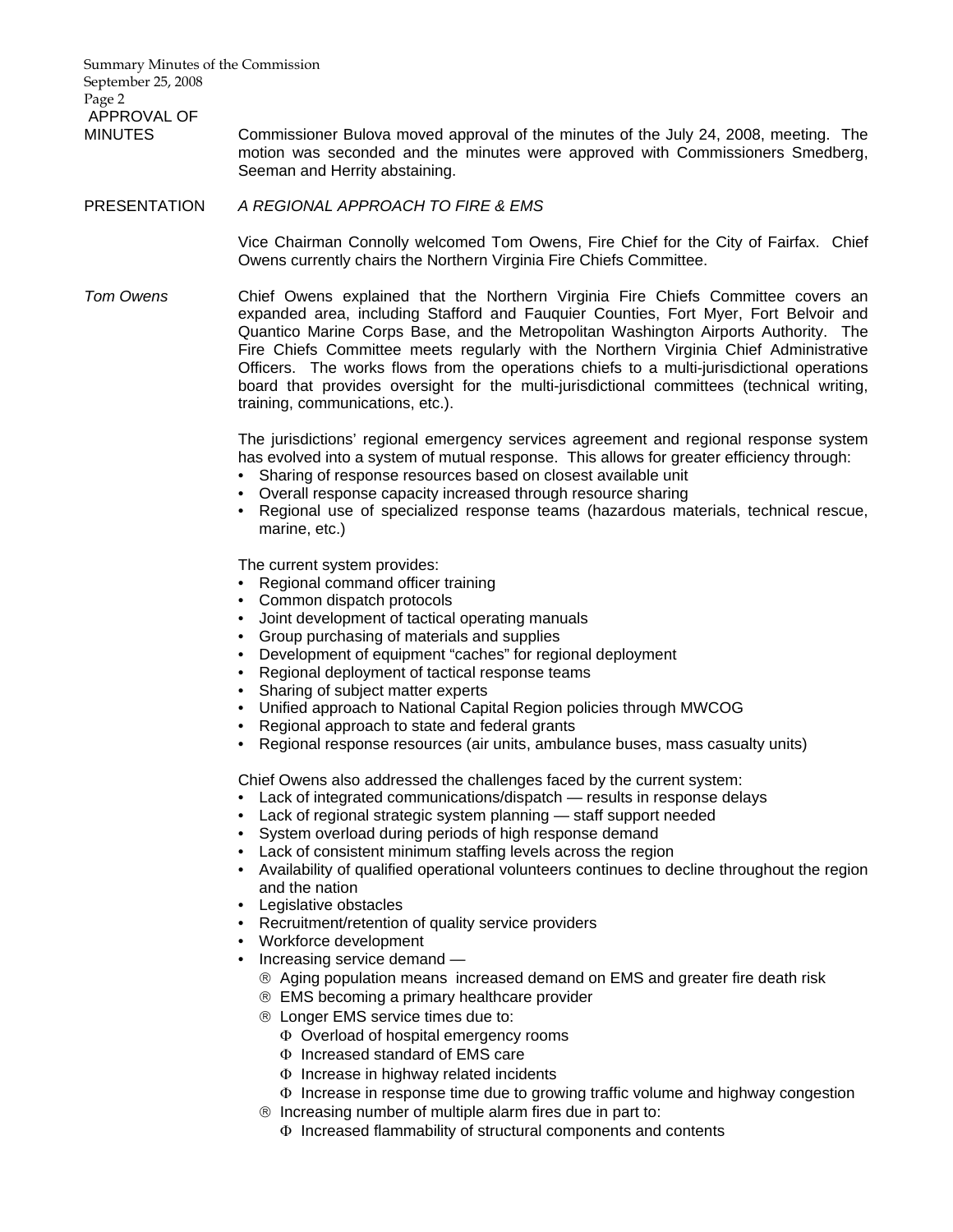- Φ Greater square footage of newer residential construction
- Φ Zero lot line development
- Φ Increasing density of multiple family dwellings
- Rapid development in rural areas without municipal water service for firefighting
- *questions & answers* Commissioner Seeman asked if new homes are required to have sprinkler systems. Chief Owens replied only if the roofline is 50 feet above ground. He explained that this rule can be subverted by building on a hillside, so the front is below 50 feet but the back is essentially four stories. Chief Owens added that the Fire Chiefs have a problem with the state building code and have communicated this concern to the chief administrative officers. At the national level, for the first time, sprinkler systems will have to be included in single-family and two-family dwellings beginning in 2011. This regulation still needs to be adopted in Virginia.

Replying to Commissioner Bulova's observation that many issues raised stem from building materials and construction styles, Chief Owens noted that in Virginia, local government cannot change the building codes in their jurisdiction. He added that lighter, premanufactured materials are often easier to install, reducing labor costs, thus making housing more affordable to buyers; but often these materials burn quicker, resulting in more resources needed to fight fires.

Commissioner Gross commented that in talking with Fairfax County firefighters, she has learned that approximately 75 percent of their calls are for EMS, not fire suppression. She asked if the Fire Chiefs are making recommendations on the EMS side. Chief Owens replied it is really an entire package, and some of the EMS issues are hospital based, because the EMS personnel must continue to care for the people they bring to the hospital until those people are accepted into the hospital system.

Responding to Commissioner Lippman's inquiry, Chief Owens said that the number of fires is decreasing but the intensity of the fires is increasing.

CONSENT AGENDA Chairman Connolly inquired about the deficit for the end of FY08. Mr. Gibb replied this was discussed in the Operations Committee meeting. The deficit is due to the fact that the agency is so heavily dependant upon grants. Commissioner Nohe pointed out that NVRC is the only Planning District Commission to receive an increase in state funding for FY09. The Chairman pointed out that the localities are facing their own budgetary difficulties for the next few budget cycles, so there is no possibility of a dues increase.

> Commissioner Nohe moved approval of the Consent Agenda, consisting of the items listed below. The motion was seconded and carried unanimously.

- A. Financial Reports for June 2008
- B. Resolution No. P09-02: Authorization to Receive and Subcontract 2008-09 Minority AIDS Initiative Funds Under the Ryan White Treatment Modernization Act of 2006 for Services to Persons Living with HIV/AIDS
- C. Resolution No. P09-03: Authorization to Submit Funding Proposals to Support Climate and Energy-Related Cooperative Efforts Following the "First U.S.-European Conference of Metropolitan Regional Councils"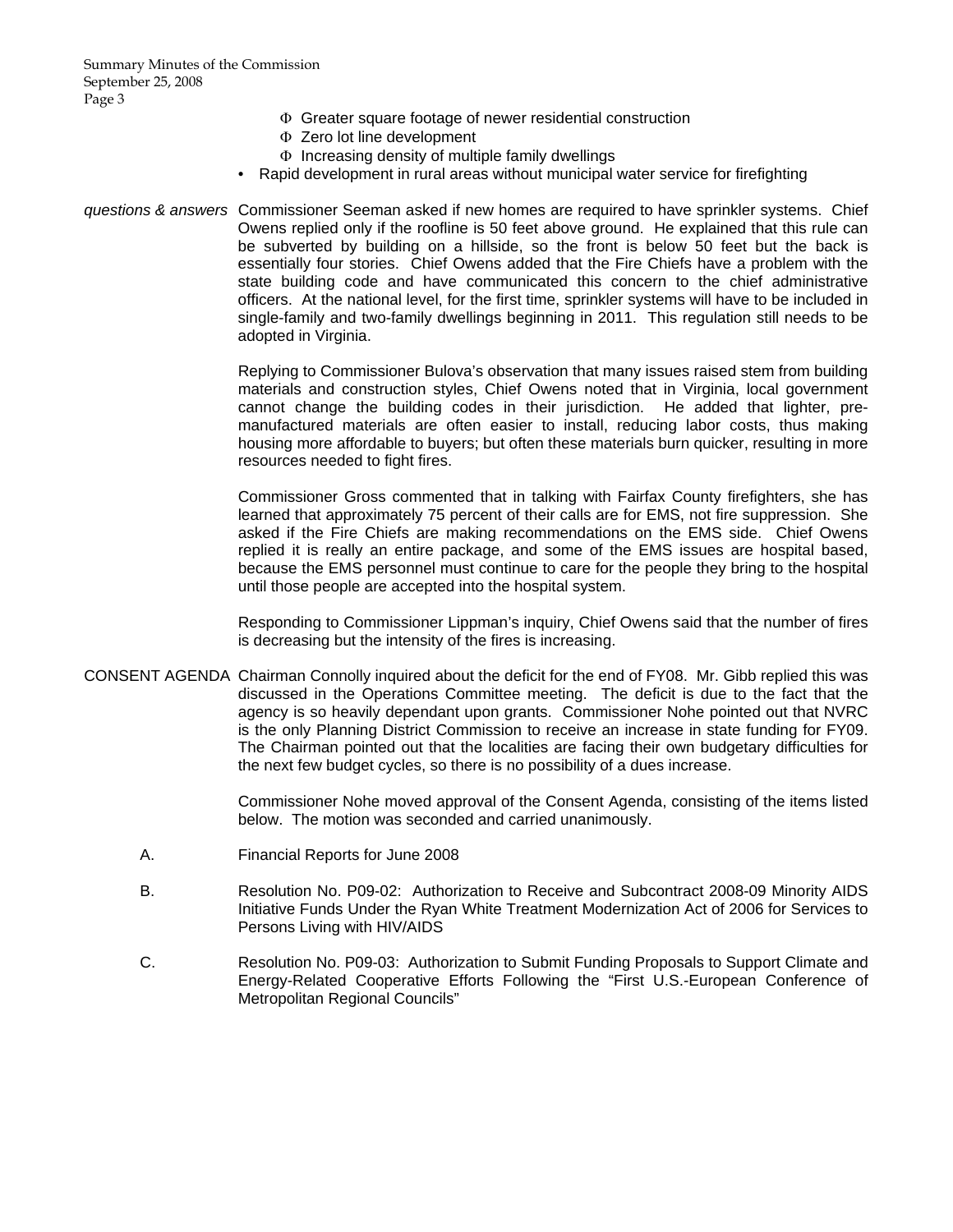REPORT • GIS capability expanded: The state has released street centerline files for the entire state. NVRC is using this new analytical tool to regionally address homeland security, environmental management, demographics, transportation, human services, and land use.

> • Virginia Association of Local Human Service Officials: annual meeting held earlier in the month. Meeting highlights included results of pilot programs demonstrating that children under Comprehensive Services Act have better outcomes in community based care versus costly residential services; and ways to garner larger amounts of corporate and philanthropic revenue and non-governmental advocacy for local human service projects.

• Four Mile Run Restoration: work progressing on various fronts.

• Woodbridge Charrette: November 13-15. The charrette will further the development and enhancement of the Route 1 corridor through transportation and economic development design solutions.

• Stormwater Management Permit Regulations: New stormwater management permit regulations will be the responsibility of local jurisdictions in the Chesapeake Bay watershed. Local governments are concerned about potentially inadequate fees, and the fact that additional staff and new ordinances may be needed for implementation. The regulations have more emphasis on a larger number of smaller LID facilities which impacts plan review and approval, inspections and enforcement of long-term maintenance obligations.

• Sister Region Exchange: The Verband Region Stuttgart has invited the Commission to send a delegation in December. Some grant funding for this exchange has been secured.

• Mr. Gibb introduced Aimee Vosper, the Commission's new Director of Planning & Environmental Services.

• Mr. Gibb reported that Sally Ormsby, a former Commissioner and community activist from Fairfax County, recently passed away. A memorial service will be held October 18.

# CHAIRMAN'S

REPORT Chairman Connolly announced that Fred Yohey has resigned from the Commission and appointed Vice Mayor Clyde N. Washington, Jr. as the representative for the Town of Dumfries.

> The Commission's FY 2010 Preliminary Budget will be presented next month for adoption and transmittal to the member governments. A draft 2009 Legislative Platform will also be presented for discussion.

> Several groups have approached Mr. Gibb to make presentations to the Commission. Chairman Connolly requested a presentation at the October meeting on demographics. Commissioner Smedberg added that the members had requested an update on foreclosures at a future meeting.

> Chairman Connolly reported that all member jurisdictions have approved the Commission's Charter amendment with the exception of the Town of Leesburg. The Charter amendment must be approved unanimously or it fails. Commissioner Umstattd said she plans to ask the Town Council to concur that the majority of the Commission's member jurisdictions may amend paragraph five of the Charter; the Leesburg Town Council does not have to vote to approve it.